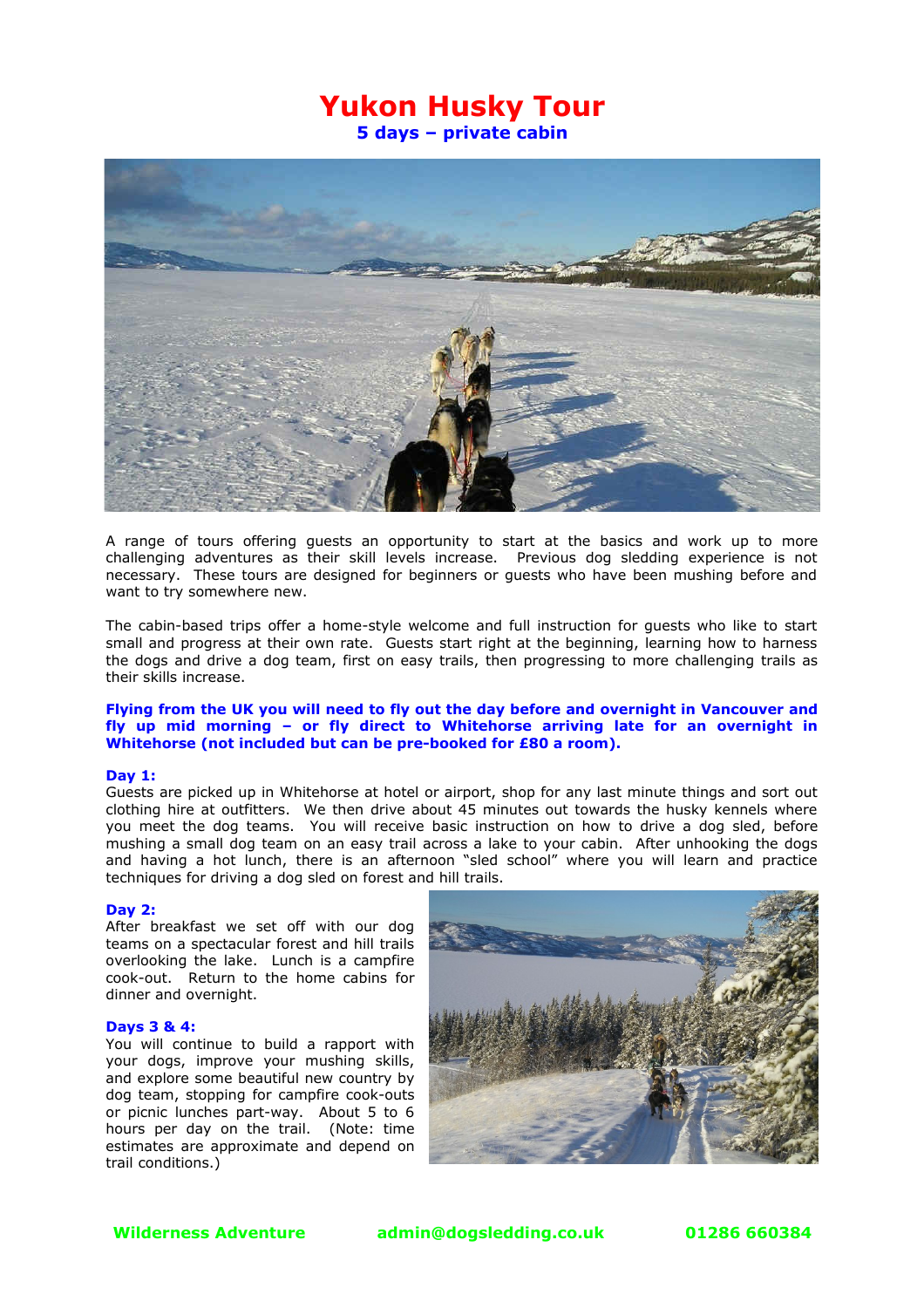

There is also time during the day for guests to enjoy their cabin or take a little walk. In the evenings, we meet around the dining room table, or guests can watch some of the dog mushing videos in our collection, spend time at their own cabin, or assist with the evening dog feeding.... #



# **Day 5:**

We hook up the dog teams one last time to mush back across the lake to meet the truck/van that takes you back to Whitehorse around lunch time early afternoon.

# **5 th January until the 4th April 2020.**

# **Included:**

All meals and accommodation, team of huskies and equipment, pick-up and return to Whitehorse, and final night hotel **after** trip.

# **Not included:**

Flights, travel insurance, night in hotel and breakfast **prior** to joining the trip

**Cost: £1025** per person including GST tax.

Option: The above cost includes your own private cabin but sharing with one or two other guests when out on the trail with the huskies. To have your own guide on the trail please add  $50\%$  - £510 per person – so **£1535 per person**.

To have total exclusivity (no other guests at the base camp) please add 100% - **£2050 per person**

**Week long adventure available for £1575 inc GST,** with above options at plus 50% and 100%

**Pre tour overnight room in hotel £80** (dinner & breakfast not included)